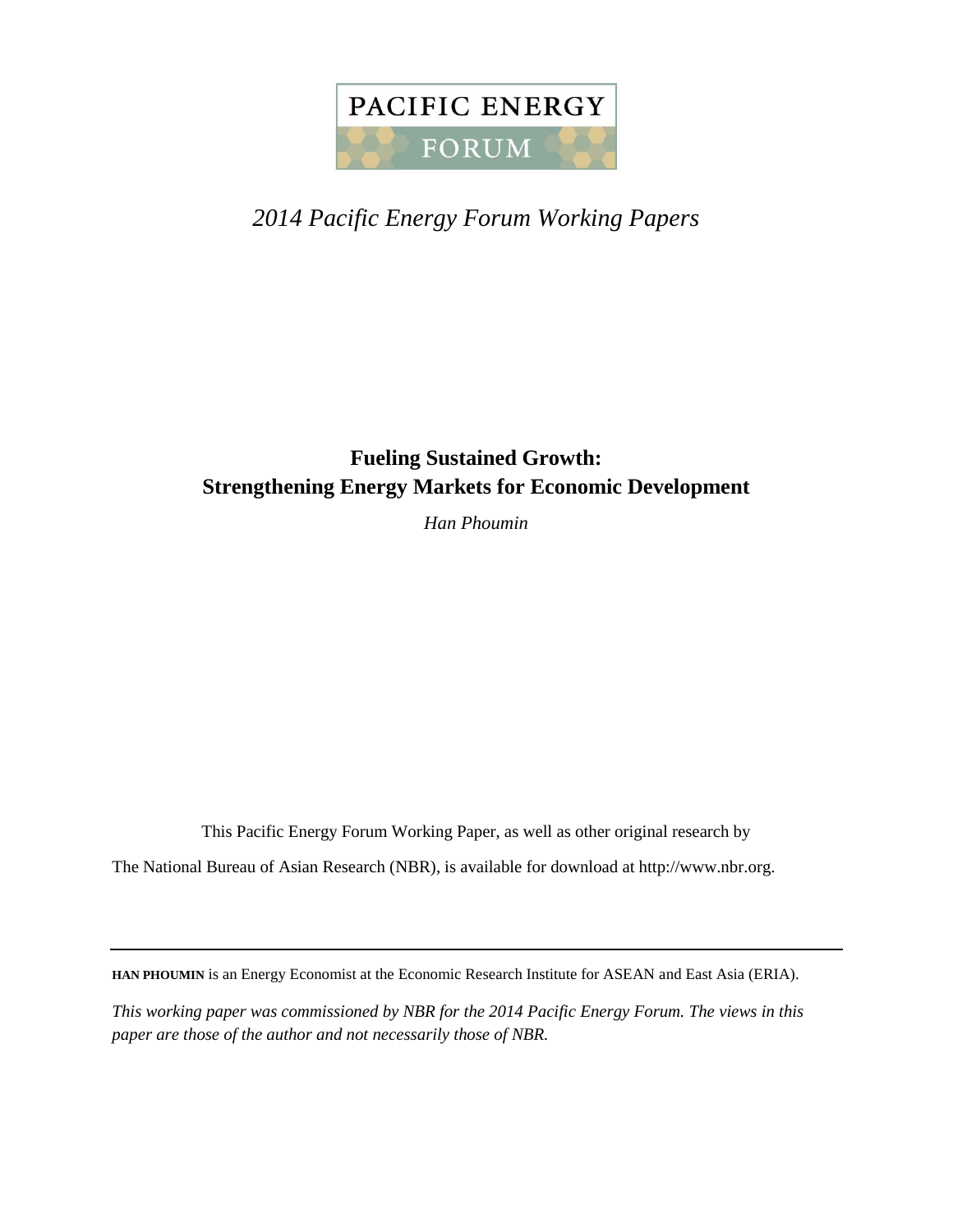## **EXECUTIVE SUMMARY**

This working paper examines the importance of energy market integration for capturing the advantages of energy cooperation between Asia and North America.

## *Main Argument*

The ASEAN and East Asia region relies significantly on imports of fossil fuel from the Middle East to power its economy. This dependence makes the region vulnerable to disruptions in the supply of oil and gas—for example, as a result of political instability. In some major energy consumers within Asia, demand for fossil fuels is growing at a faster pace than domestic production; thus, their import dependence, particularly on oil and natural gas, is becoming larger, rendering energy security concerns greater. In order to maintain energy security and fuel sustained growth in the ASEAN and East Asia region, the leaders of the East Asia Summit (EAS) agreed to promote energy efficiency, greater reliance on renewable energy, and clean use of coal, among other measures. In this regard, energy cooperation in terms of technology transfers and developing management and regulatory frameworks for integrating energy markets in the ASEAN and East Asia region with the rest of the world, and especially with the United State and Canada, will play a crucial role in connecting Asia to North America.

## *Policy Implications*

- Energy market integration between the ASEAN and East Asia region and North America will be even more important in the future given the recent development of unconventional resources, which has led to the prospect of abundant energy supplies.
- The development of green and low-carbon-emitting technologies will be central to sustaining future growth. Thus, energy market integration in both soft and hard infrastructures is necessary to allow markets to interact.
- The ASEAN and East Asia region and North America need to view energy market integration as a win-win framework for fueling sustained growth.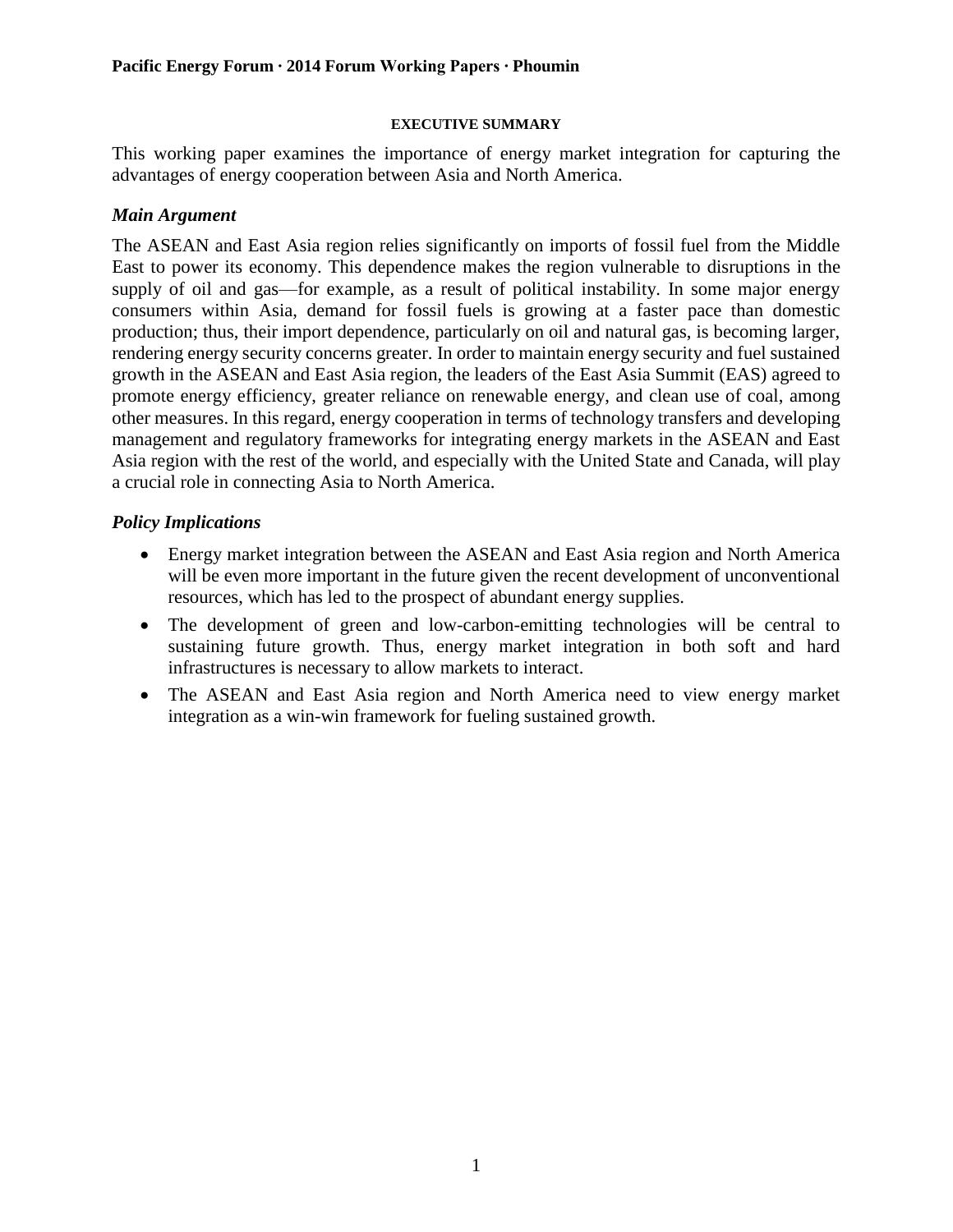## **The Importance of Energy Market Integration**

The continued growth in the use of fossil fuels in East Asia Summit (EAS) economies has a substantial impact on energy security and also the increase in carbon dioxide  $(CO<sub>2</sub>)$  emissions. The Association of Southeast Asian Nations (ASEAN), together with China and India, is already shifting the center of gravity of the global energy system toward Asia. In addition, the total population of the sixteen countries of ASEAN and East Asia, which is roughly 3.3 billion people, puts pressure on future energy consumption and supply security in the region. The primary energy consumption of EAS countries is projected to increase from 4,079 million tons of oil equivalent (Mtoe) in 2010 to 8,533 Mtoe in  $2035<sup>1</sup>$  In this regard, gas consumption is projected to increase significantly. Gas consumption is growing the fastest in China (at a rate of almost 13% annually). Japan's gas demand is met almost entirely by imports, particularly of LNG, and its natural gas consumption will increase at an average annual rate of 1.6%. India's natural gas consumption is likewise projected to increase by 4.9% per year between 2010 and 2035. Although ASEAN has also experienced rapid growth in demand for natural gas, coal remains strategically important for its member states, reflecting the differences in the energy policies of countries and regions. Whereas Japan and China, taking into account environmental issues, are shifting their energy sources from coal to gas, ASEAN and India are shifting to the utilization of affordable coal. Both shifts are backed by the robust increase of electricity consumption.

The ASEAN and East Asia region relies significantly on imports of fossil fuel from the Middle East to fuel its economy. This dependence makes the region highly vulnerable to disruptions in the supply of oil and gas—for example, as a result of political instability in the Middle East. In some major energy consumers within ASEAN and East Asia, demand for fossil fuels is rising at a faster pace than domestic production; thus, their import dependence, particularly on oil and natural gas, is becoming larger, rendering energy security concerns greater.

Realizing the risks related to energy security in the region, the heads of state of Australia, China, India, Japan, South Korea, New Zealand, and the member countries of ASEAN, on the occasion of the second East Asia Summit on January 15, 2007, adopted the Cebu Declaration focusing on energy security. In order to maintain energy security and sustain economic growth in

 $\overline{\phantom{a}}$ 

<sup>1</sup> Shigeru Kimura, "Analysis on Energy Saving Potential in East Asia," Economic Research Institute for ASEAN and East Asia (ERIA), Research Project Report, no. 18, June 2012*.*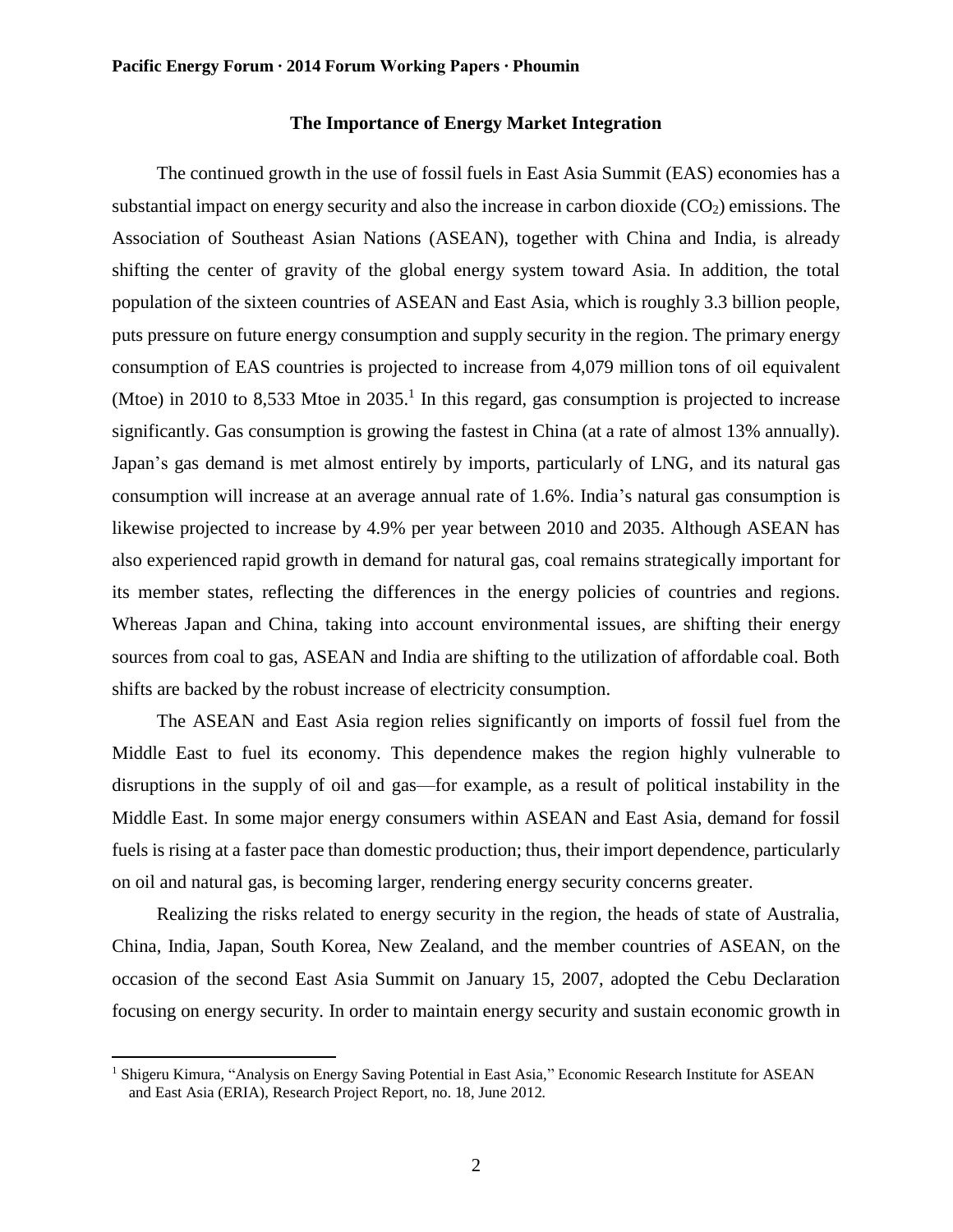the ASEAN and East Asia region, the leaders pledged to not only focus on reducing dependence on fuel imports by oil stockpiling but also improve fuel-use efficiency and the diversification of fuel sources, especially by increasing the share of renewable energy in total consumption. In addition, they agreed to improve energy efficiency by promoting conservation, the clean use of coal, the use of biofuels for transportation, and energy market integration.

Energy cooperation between the ASEAN and East Asia region and the rest of the world, especially the United States, presents many opportunities and advantages. The United States, European countries, Australia, New Zealand, Japan, and South Korea are leading countries in energy and thus could cooperate with China, India, and ASEAN countries in improving technologies, management, and regulatory frameworks. Australia is particularly important to the EAS region because of its endowment of energy resources, including coal, natural gas (distributed as LNG), and uranium, which can help secure the energy supplies of other EAS countries. Brunei, Indonesia, Malaysia, and Vietnam also have large potential reserves of oil and gas and could benefit from technology transfer and investment from Australia, China, Japan, Korea, India, and New Zealand (ASEAN +6 grouping). The refinery capacities in South Korea and Singapore and the oil storage capacity in Japan could provide further benefits with more integration.

The role of energy market integration between Asia and North America will be even more important in the future given the recent development of unconventional resources, which has led to the prospect of abundant energy supplies. Unconventional gas, in particular, has emerged as a game changer with the potential to simultaneously drive sustained economic growth and address environmental concerns. The shift of energy demand toward Asia and the shale gas revolution are thus happening at the right time. Asia will need more energy, and the United States' surplus will complement the deficit of the region's demand surplus. However, some gas-producing countries in the Middle East may adopt "wait and see" policies because of the uncertainty of the unconventional gas revolution, which could result in ongoing tight supply to Asia. Thus, markets need to be integrated in such a way that energy commodities can be moved between regions as fast and efficiently as possible. Specifically, investments to improve the connectivity of both hard and soft infrastructure will need to be in place to facilitate energy market integration.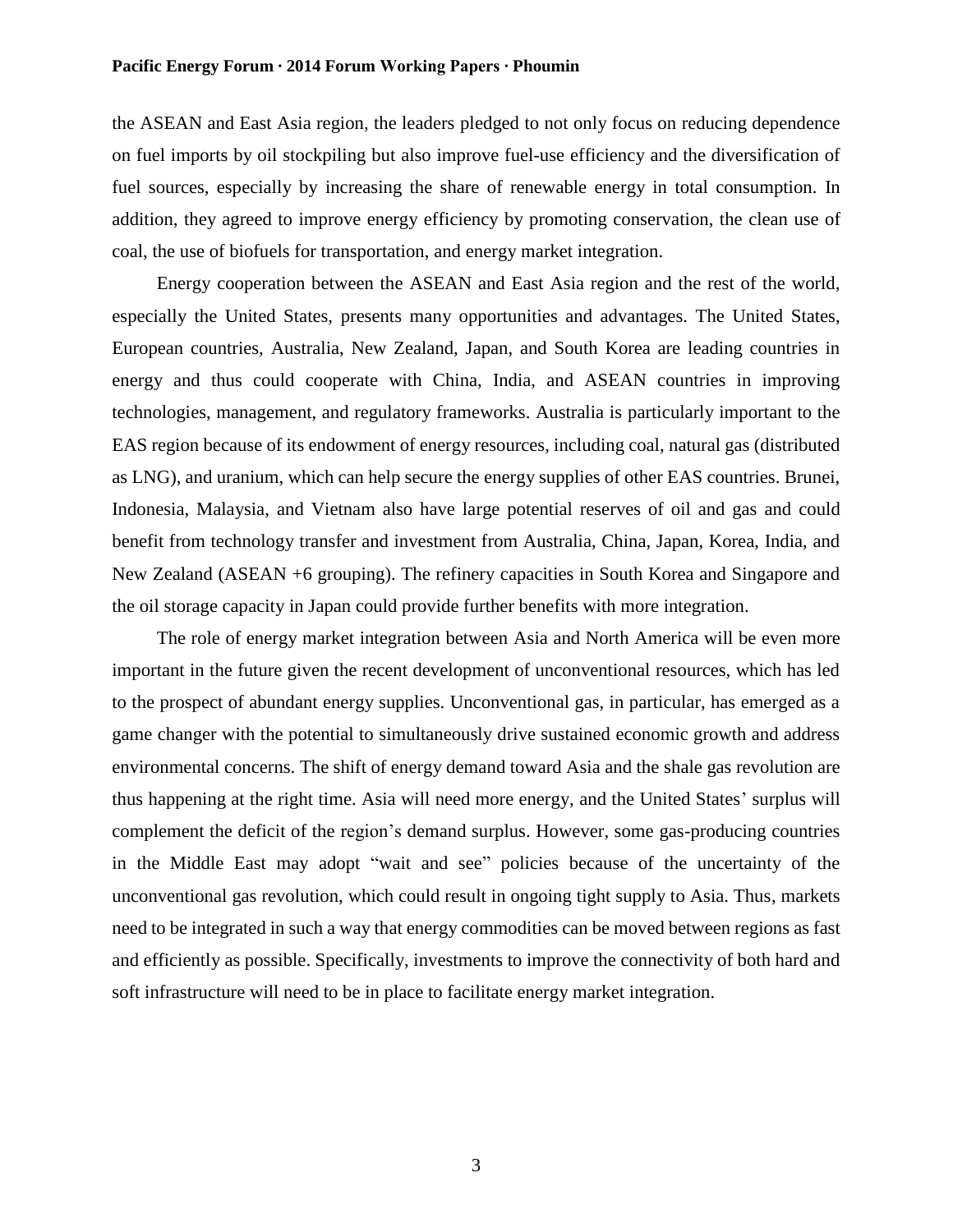## **The Economic Impacts of Investment in Energy Market Integration**

## *Regional Power Connectivity*

As part of the ASEAN Interconnectivity Master Plan Study proposed by the Heads of ASEAN Power Utilities/Authorities, the Economic Research Institute for ASEAN and East Asia (ERIA) analyzed the "effective investment of power infrastructure in ASEAN +6 through powergrid interconnection" in order to quantify the benefits of a pan-regional power infrastructure.<sup>2</sup> If we assume that the study could be completed by 2020, ASEAN countries could save \$12.1 billion on the generation cost of new power plants. If ASEAN chooses a strict environmental standard, there will still be a meaningful economic gain from greater regional power connectivity. In this regard, ERIA suggests that ASEAN countries make a platform to ensure implementation of the master plan. In addition, ERIA continues to study ways to procure the large amount of money needed for investment in pan-regional power infrastructure as well as institutional aspects such as contracts between producers and consumers and the system of regional tariffs.

#### *The Trans-ASEAN Gas Pipeline*

 $\overline{\phantom{a}}$ 

ASEAN has huge gas reserves, but they are unevenly distributed; thus, the construction of a regional gas pipeline will be very important for the region's energy security. In this regard, one of the most significant initiatives of the ASEAN Council on Petroleum is the trans-ASEAN gas pipeline (TAGP) project, which would "establish interconnecting arrangements of electricity and natural gas in ASEAN" in order to ensure greater security and sustainability of energy supply in the region.<sup>3</sup> To date, eleven bilateral connections have already been established. The TAGP is a massive project that would connect Southeast Asia in one of the largest networks of its type in the world. Linking the gas reserves of Indonesia, Malaysia, Singapore, Vietnam, Myanmar, the Philippines, Brunei, and Thailand, the project is backed by the major oil and gas companies in each of these countries and was originally projected to be in full operation by 2020.

<sup>&</sup>lt;sup>2</sup> Ichiro Kutani, "Effective Investment of Power Infrastructure in East Asia through Power Grid Interconnection," ERIA, Research Project Report, no. 23*,* December 2012.

<sup>&</sup>lt;sup>3</sup> "Trans ASEAN Gas Pipeline Project (TAGP)," ASEAN Council on Petroleum (ASCOPE), http://ascope.org/component/content/article/6-projects/28-tagp.html.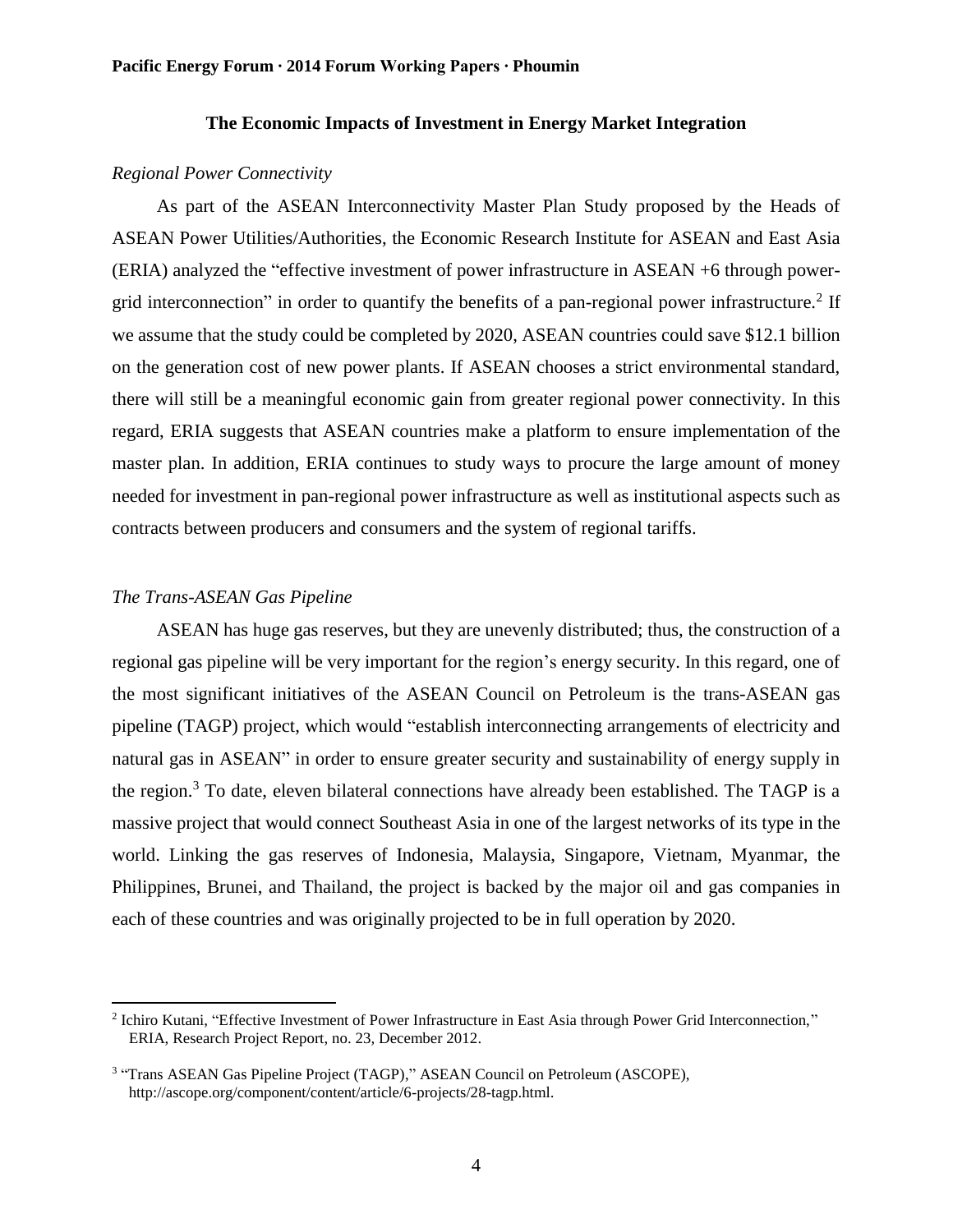The existing pipelines between Myanmar and Thailand, Malaysia and Singapore, and Indonesia and Singapore are not connected regionally to allow gas-rich countries to export to poorer ones. This means that the pipeline linking Myanmar and Thailand is still only one-way. The network already has ten cross-border gas pipelines (costing \$14.2 billion), traverses more than 3,000 kilometers, and transports 3,095 million cubic feet per day of gas, and there are at least six other projects that remain to be completed. One of the biggest challenges in implementing the initiative is that different countries have different regulations. For this reason, private companies are reluctant to invest in the TAGP. Thus, ASEAN will need to speed up the harmonization of policy among its members in order to create a favorable investment environment for the TAGP to be realized. Because of delays, some countries are now discussing alternatives such as building gas-receiving terminals rather than connecting pipelines.

## *Energy Efficiency and Conservation*

ERIA's study on "Economic Impact from Investments on Energy Efficiency and Saving" found that additional investments in technologies to conserve energy and lower carbon emissions would significantly reduce energy demand, especially coal demand in EAS countries, while reducing the price of fossil fuel in both domestic and global markets.<sup>4</sup> Most strikingly, the study found that the total GDP of EAS countries would increase by 4.0% under an alternativetechnologies scenario compared with a business-as-usual scenario. With the comprehensive effect of additional energy investment, Japan and Korea would experience the largest GDP growth rate at 5.4%, while China and India would grow at 3.3%, Thailand at 2.7%, Indonesia at 2.0%, Malaysia at 1.7%, the Philippines at 1.6%, and Australia at 1.7%. Furthermore, GDP increases in ASEAN and East Asia would have an impact on the GDP of the rest of the world, which would be 1.8% higher under the alternative-technologies scenario than under a business-as-usual scenario.

#### *Biofuel Market Integration*

 $\overline{\phantom{a}}$ 

ASEAN and East Asia are exploring investment in biofuel as one of the possible options to address the issue of oil security. Expanding the use of biofuel will not only reduce oil demand but

<sup>4</sup> Akira Yanagisawa, "Economic Impact Evaluation of Investments on the Energy Savings and Low-carbon Emitting Technologies in East Asia," ERIA, Research Project Report, no. 15*,* October 1, 2012.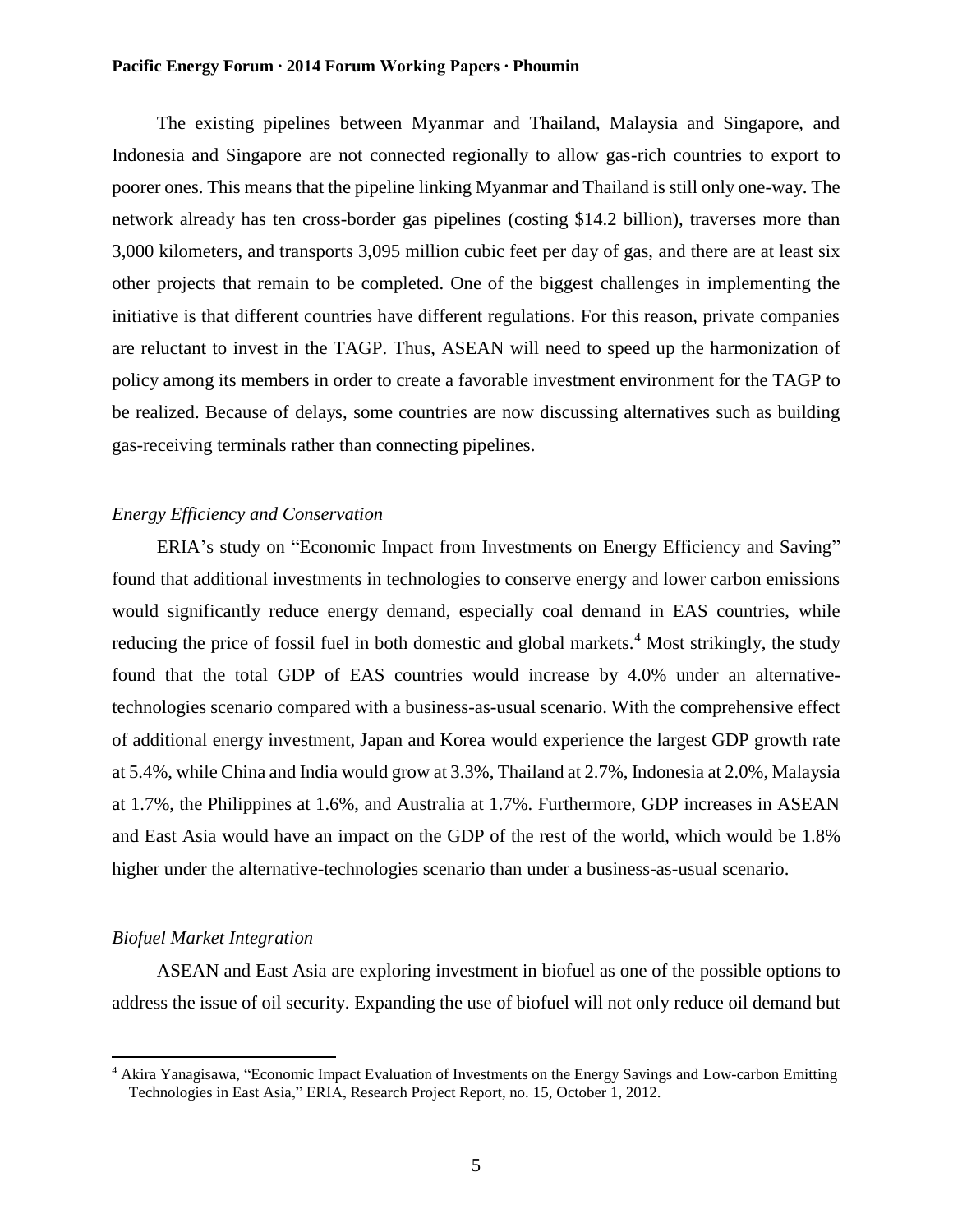also help diversify import sources for liquid fuels. Moreover, biofuel production provides an additional way to increase the income of farmers. ASEAN and East Asia have the potential for growth in biofuels. By 2035, the total bioethanol and biodiesel demand of the 16 countries that make up the region are projected to be 49 Mtoe and 37 Mtoe, respectively, while the supply potential of bioethanol and biodiesel is estimated to be 70 Mtoe and 57 Mtoe, respectively.<sup>5</sup>

This implies that the ASEAN and East Asia region as a whole would hold enough supply potential to cover demand driven by policies promoting the use of biofuels. EAS economies have plans to increase the amount of biofuels in the transport fuel mix in order to enhance energy security. The largest increase in consumption of biofuels is expected in India and China. The rest of the EAS economies will need to double their blending target as well as biofuel production to increase the use of biofuel in the transportation sector. However, the EAS can only realize such a potential supply of biofuels if the feedstock markets are integrated. This means that the movement of feedstock within the ASEAN and East Asia region shall be eased in terms of tariffs and nontariff measures.

## *Strategic Usage of Coal for Market Integration*

 $\overline{\phantom{a}}$ 

According to the Southeast Asia Energy Outlook, use of coal is strategically important for the ASEAN and East Asia region.<sup>6</sup> Clean coal technology (CCT) supports the use of low-rank coal and helps reduce  $CO_2$  emissions through carbon capture storage (CCS). According to the ERIA's study on the strategic usage of coal, deployment of CCT will create an investment opportunity for high-efficient coal power plants and induce development of coal mining business.<sup>7</sup> The effect is an estimated \$3-trillion investment opportunity and 550,000 new jobs in the coal mining sector. However, two issues with CCT are the high investment cost and the fact that CCS is still at an experimental stage. ERIA will continue the study CCT to find an appropriate framework that could

<sup>5</sup> Kaoru Yamaguchi, "Study on Asia Potential of Biofuel Market," ERIA, Research Project Report, no. 25, June 2013.

<sup>6</sup> IEA and ERIA, *Southeast Asia Energy Outlook*, World Energy Outlook Special Report (Paris: OECD/IEA, 2013), http://www.iea.org/publications/freepublications/publication/SoutheastAsiaEnergyOutlook\_WEO2013SpecialRep ort.pdf.

<sup>7</sup> Hironobu Oshima, "Study on the Strategic Usage of Coal in the EAS Region," ERIA, Research Project Report, no. 27, June 2013.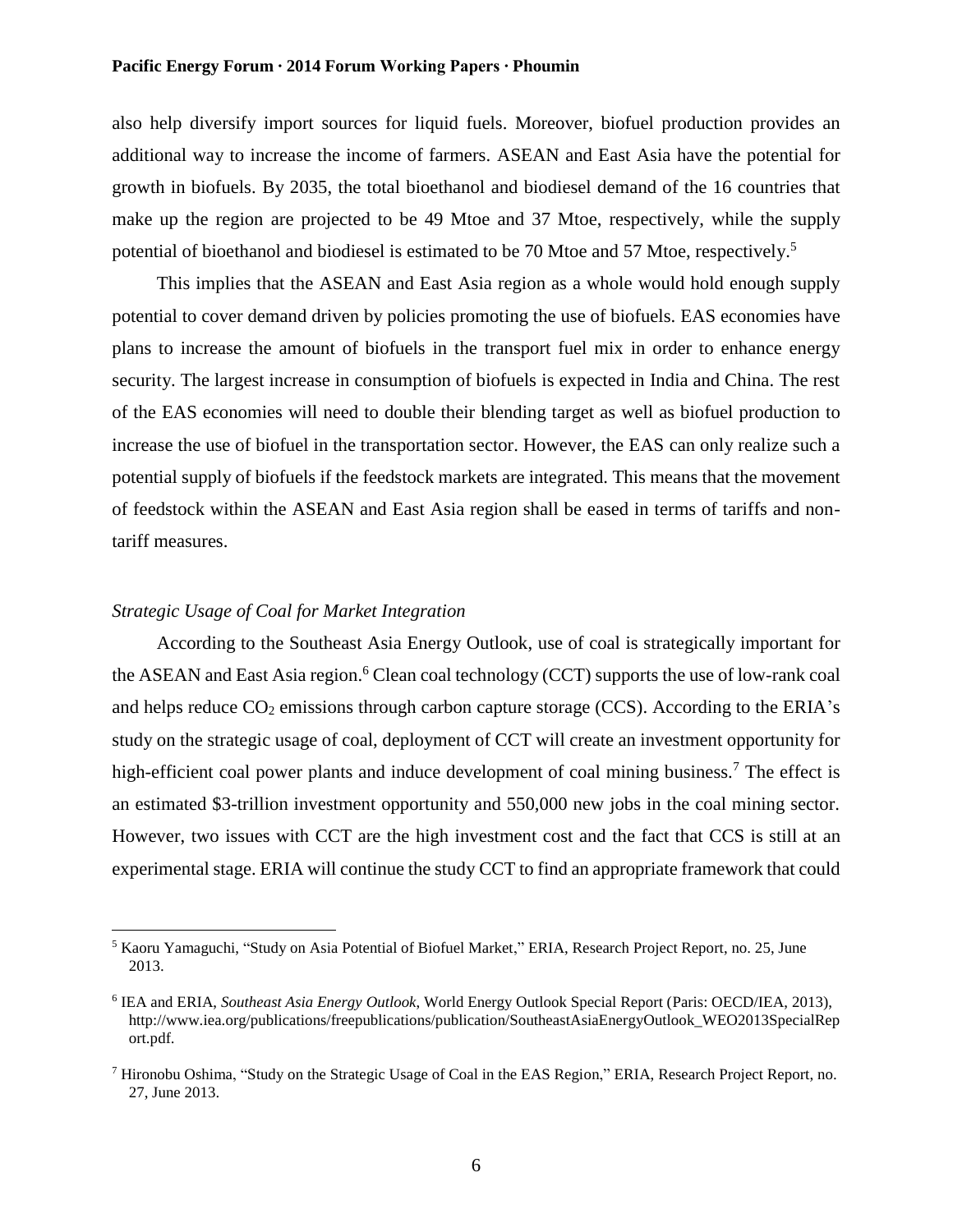support the deployment of this technology in the developing world by lowering the upfront cost of investment. One possibility is the current initiative for a bilateral offset credit mechanism that could be used to lower the upfront cost of CCT through a carbon credit.

## *The Need for an Appropriate Energy Policy for Renewables in the Integrated Market*

ASEAN needs to promote the study and deployment of green energy such as solar photovoltaic, wind, geothermal, hydropower, advanced biofuels, and other renewable energy. Renewable power generation can help countries meet their sustainable development goals through provision of access to clean, secure, reliable, and affordable energy. $8$  To this end, governments will need to adopt appropriate energy policies, including feed-in-tariffs, renewable portfolio standards, and incentives for technology development. As green energy technology advances in developed countries, ASEAN will need to tap those technologies and leverage them in an ASEAN context. Experience with these practices shows that generous policy schemes in developed countries have already led to skyrocketing demand for renewable energy, while China's dominance and scale in supply have greatly reduced the cost over the last five years. The Philippines, Thailand, and Malaysia are now embarking on the implementation of renewable energy policies, particularly feed-in tariffs. Other ASEAN members are closely watching the progress of the implementation of feed-in-tariffs, which could be replicated for the whole ASEAN region.

## **Conclusion**

Energy cooperation between the ASEAN and East Asia region and the rest of the world, especially the United States, has great potential for capturing many opportunities and advantages. The United States, European countries, Australia, New Zealand, Japan, and South Korea are leaders in energy and could cooperate with China, India, and ASEAN countries in developing technologies, management, and regulatory frameworks, thus driving investment in the energy sector.

 $\overline{\phantom{a}}$ 

<sup>8</sup> Fukunari Kimura, Han Phoumin, and Brett Jacobs, "Energy Market Integration in East Asia: Renewable Energy and its Deployment into the Power System," ERIA, Research Project Report, no. 26, August 2013.